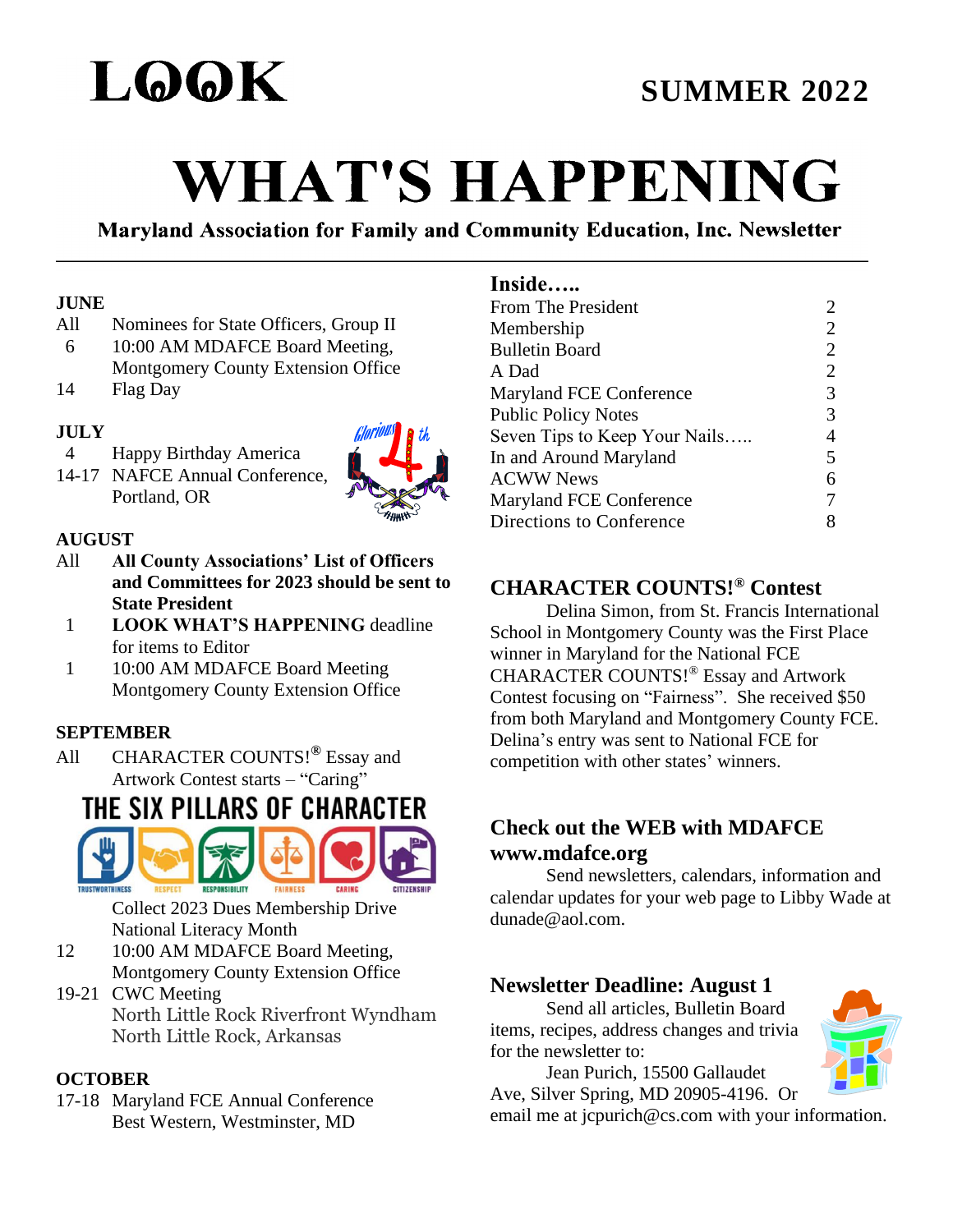#### **FROM THE PRESIDENT**

## **The Wizarding World of FCE**

Hello to all! The Executive Board has started meeting in person again. We are beginning to plan for our annual state conference on October 17 and 18 at the Best Western in Westminster. With vaccines,



we can actually meet in person and the pandemic is hopefully nearing an end. I wish that all is well with you, your family, and friends. I am looking forward to visiting with my family for the first time in a long time.

Most people say that their favorite season is Spring. Trees are blooming. Flowers are sprouting with tulips, daffodils, lilacs and lilies being the earliest to bloom. "Spring Fever" may be real! Scientists believe that longer days cause people to be more active, creative, and happy. Which season do you like best and why? I change my favorite all of the time. After summer, I am longing for Fall. But after winter, I really want Spring to come. This is probably a product of growing up in Maryland where I had all four of the seasons.

Remember to save October 17 and 18 for the conference. Registration is on page 7. See you there!

Libby Wade, President [dunade@aol.com](about:blank) 301-831-8661

#### **MEMBERSHIP NEW**

The Membership Drive for 2022 has now ended. We have 109 members. Our 2023 Membership Drive will start in August. Don't forget that you can receive an FCE Star pin for every new member you recruit. Try inviting someone to one of our summer functions as an introduction to joining our circle of friends. You can always recruit with this song: "Make new friends, but keep the old; one is Silver and the other is Gold." Enjoy the summer!

Jeanne Gillis, Membership Chairman 101 Rolling Rd, Gaithersburg, MD 20877-2043 [jeannegillis2326@gmail.com](about:blank)

# **Rulletin Board**

Condolences to the family of Charlene Dillingham who passed away after a long illness. Charlene was a member of the Derwood FCE club in Montgomery County.

Condolences to Rosemarie Castillo, Montgomery County, on the loss of her mother.

Condolences to Jean Horner, Montgomery County, on the loss of her daughter, Linda.

Condolences to the family of Joan Antonio, past Carroll County FCE president. Her obituary appears in the Carroll County news.

Speedy recovery to Karen Gillis, Montgomery County, who broke her ankle. She is recovering nicely and will be starting PT soon.

Speedy recovery to Elizabeth Heagy, Carroll County, after back surgery. She is now in rehab, learning to walk.

#### **A Dad**

God took the strength of a mountain, The majesty of a tree, The warmth of a summer sun, The calm of a quiet sea. The generous soul of nature, The comforting arm of night, The wisdom of the ages, The power of the eagle's flight, The joy of a morning in spring, The faith of a mustard seed, The patience of eternity, The depth of a family need, Then God combined these qualities, When there was nothing more to add, He knew His masterpiece was complete, And so, He called it ... Dad *Unknown Author* 

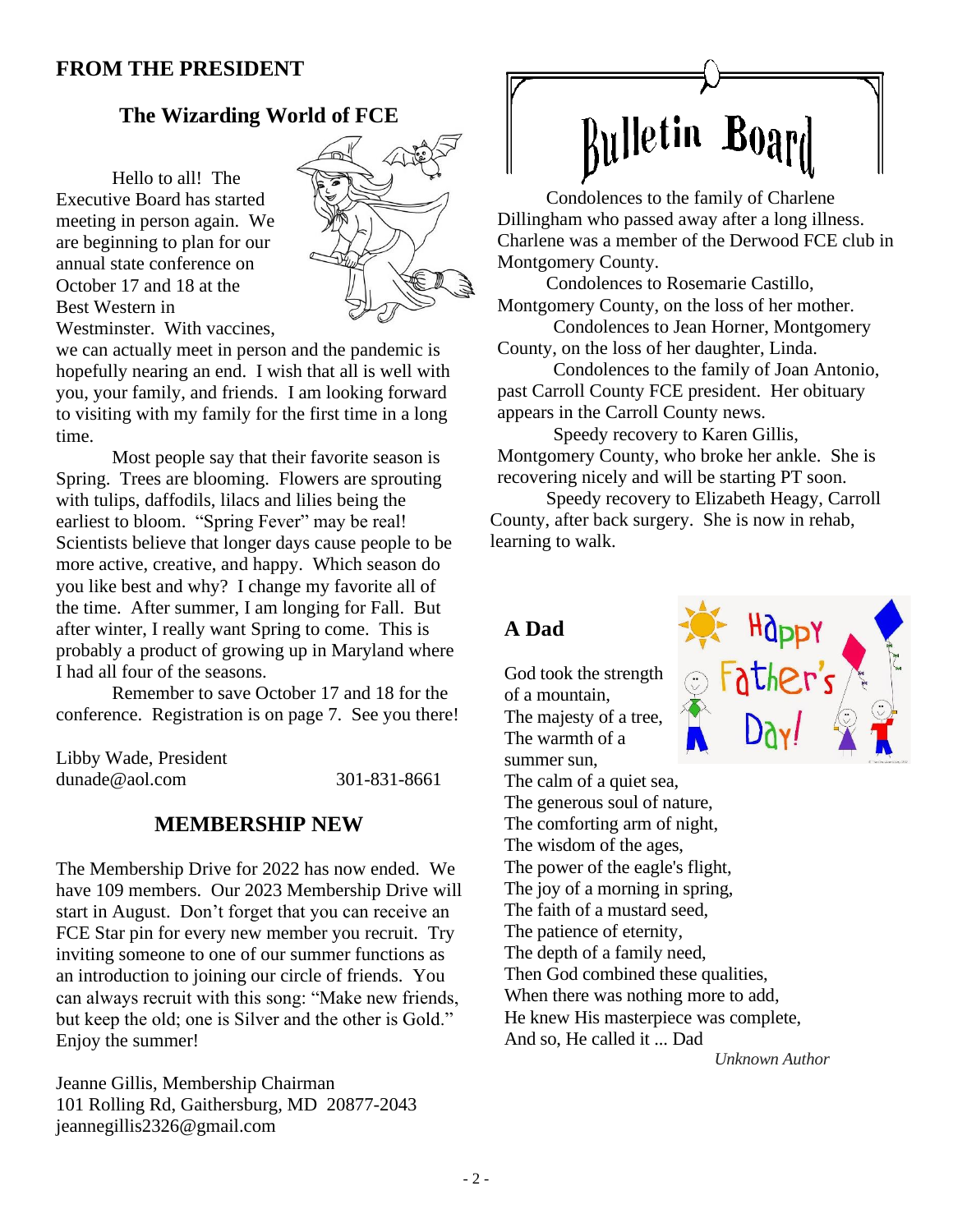## **MARYLAND FCE CONFERENCE**



Ladies and Gentlemen! The Maryland FCE State Conference will be really, truly happening this October 17 and 18, 2022. We will have lots of fun, education, and an outreach project to look forward to

participating in. First matter of business: it will be held at the Best Western Hotel and Conference Center in Westminster, MD, on October 17 - 18, 2022. Some attendees arrive the Sunday night before, priced at a special rate. If you stay in the hotel, breakfast is included with the room. We will be going out to dinner (we will car pool so not everyone has to drive). Dinner cost will be on your own. Lunches will be included in your registration cost.

We have 5 confirmed speakers for our program: 1). Our own Jeanne Purich will be giving a program that she wrote for the National Association for Family and Community Education Conference called "Mental Health, Depression, Suicide, and Social Well Being"- learning what the causes are, what can be done, and where you can get help. 2). Vietnam veteran, John Fer, who was a POW in the "Hanoi Hilton" with John McCain, will give a program titled "Trampling the Serpent: American POWs in North Vietnam". He is an exciting and informative speaker. 3). Helen DeRoo, one of our own FCE members and a member of the American Sewing Guild, will present a program on "The History of Home Sewing". 4). Carroll County Extension Educators will present a program on scams (and there are some new ones out there). 5). Another program will be "Life is a Sandwich", by Barbara Perry, where you learn a life lesson to be followed by lunch!

Included in our lineup will be a presentation of one of the new educational lessons introduced at the national conference – Positive Leadership Traits by Birth Order or a choice of another lesson. Knowing that FCE members are engaged in their individual communities in many outreach programs and activities, a project to benefit the Westminster community will be worked on by our attendees Monday evening. Details will be given in the next newsletter! Final arrangements for lunch and dinner are also being worked out.

The important part of this get together is the ability to be able to be together after the two-year hiatus of the coronavirus preventing our members

from gathering. We will have tales to tell, baskets to win, and fellowships to renew.



We will also have a drawing for a beautiful blue, queen sized quilt. This is a major fundraiser for the state organization. So, all members will have the summer to sell tickets for the quilt. Tickets will be \$2 each or 3 for \$5. Tickets and pictures will be given out to each county, so that sales can start right away. The drawing will be Tuesday October 18<sup>th</sup>.

In effect, our conference will be a return to an occasion that gifts us with the things we have been in most need for these past two years: normalcy and companionship.

Looking forward to seeing as many of you as possible!

Debra Rausch, VP for Public Policy

# **PUBLIC POLICY NOTES**

It feels like we are reliving the high-priced, soaring inflation of the 1970's, what with higher gas prices, more expensive food, and higher rents and mortgage rates. What is different this time around is that all of this is directly influenced by the global economic status of our trade relations with other countries, especially China. American businesses looked for the most economical way to increase their bottom lines by outsourcing jobs and production to China, and to other countries such as Vietnam, India, Bangladesh, Mexico, etc. The result has been the loss of major manufacturing jobs, and the skills inherent with them, for the American worker. The "rust belt"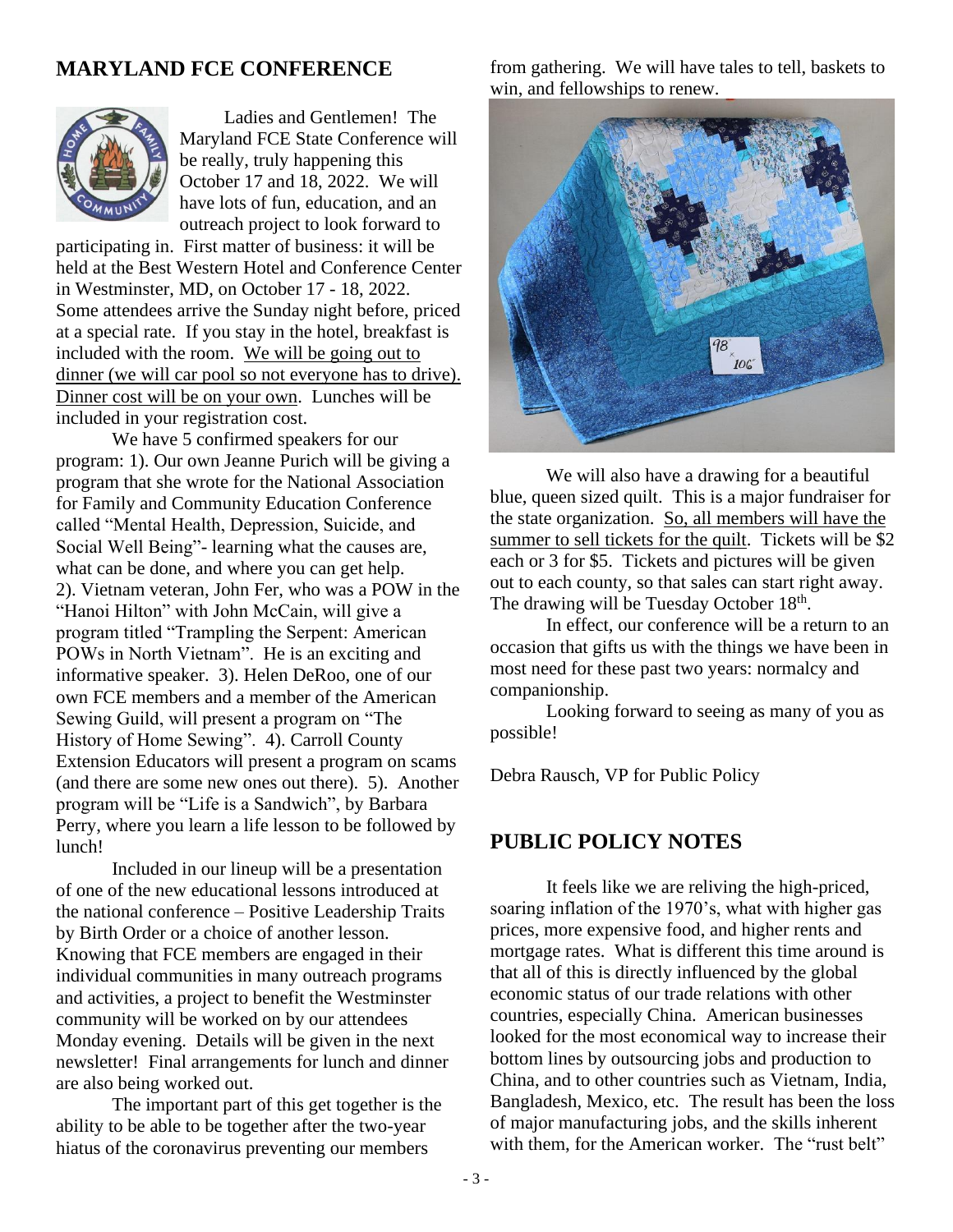not only describes the loss of these factory and production jobs, but also the loss of companies investing in the training of and upgrading of worker skills to keep up with changes and growth in the work arena.

It truly is a competitive and challenging economic playing field that workers and companies need to engage in on the local and international scene. China is forging ahead with investment in the sciences, mathematics, and engineering, towards a goal of being number one in the world by middecade. Technological development to overtake the US is where much of their GNP is being directed. What does this mean to America and our workforce now and for the future? COVID-19 threw a wrench into every countries' economic machine for the last two years. The results can be seen in the supply chain interruption, the slow recovery of essential workers coming back to work, the change in what workers want to accomplish from their work, and the result of more jobs going unfilled.

In effect, there has been a psychological change in American workers and their work expectations. The type of the work-yourself-to-deathgrind that one sees portrayed in third world factories is not what is wanted here in America. The pandemic has caused workers that had to telework from home, the time to reconsider why they work, what their goals are, and to possibly smell the roses they had been missing at home due to their prior grind. I think we are living through this psychological change of focus at a time that conflicts with the need for companies to catch-up with providing the training and investment in their workers that will meet with their changing goals and focus. In effect, companies need to acknowledge the importance of their workers in achieving the bottom line they went looking for overseas. As Dorothy said in the Wizard of Oz, "there is no place like home". The American worker's importance as a necessity to a companies' success must be acknowledged by the owners and valued, as it once was in the past. The pride of being "Made in America" needs to be renewed in how a company values its workforce. Robots do not earn the bottom line for a company, people do!

Debra Rausch, VP for Public Policy [rauschda@gmail.com](about:blank) 301-498-8806

> **Seven Tips to Keep Your Nails Healthy and Strong**

Nails are more than a fashion statement. They are an indicator of your overall health. "Always keep your nails clean and dry and cut nails straight across using sharp nail scissors or clippers. Slightly round the tips of your nails to provide maximum strength," says dermatologist Phoebe Rich, M.D., clinical adjunct professor of dermatology at Oregon Health Science University in Portland. "Never bite your nails or remove the cuticle. Not only do these actions damage the nail, but also they increase the risk of infection." 1. Use an emery board to keep nails shaped and free

of snags.



2. Do not use your nails as a tool, such as opening soda cans.

3. Trim your toenails regularly. Keeping them short will minimize the risk of trauma and injury.

4. When your toenails are thick and difficult to cut, soak your feet in warm salt water. Mix one teaspoon of salt per pint of water and soak for 5 to 10 minutes.

5. Avoid "digging out" ingrown toenails, especially if they are infected and sore. If you are suffering from an ingrown toenail, see a dermatologist or podiatrist for treatment.

6. Wear shoes that fit properly. Also alternate which pair of shoes you wear each day. 7. Wear flip flops at the pool and in public showers. This reduces the risk of infections caused by a fungus that can get in your toenails.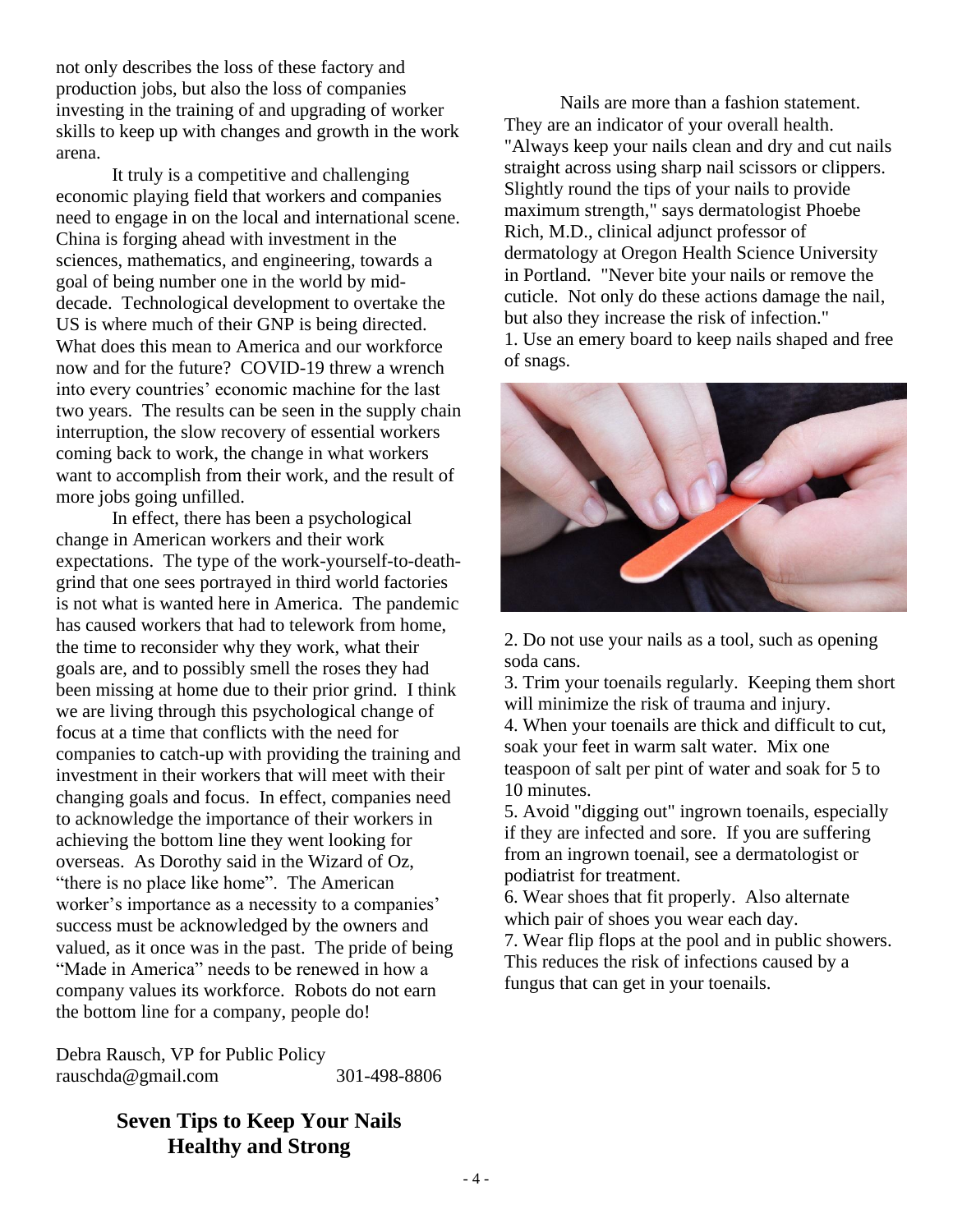# **IN AND AROUND MARYLAND**

#### CARROLL COUNTY

In March, Carrol County lost one of its past presidents, Joan Lee Antonio (88). She recently had had heart valve surgery but unfortunately had a stroke a few days later. She was born in New York and predeceased by her husband, John, in 1985. Before retiring, Joan worked as a dog groomer. She enjoyed crafts and had a side business of selling beautiful bags and jackets she made out of old jeans and jean material. She was also a member of the Ebenezer United Methodist Church OWLS and Red Hats. She is survived by 3 children, 4 grandchildren and 1 great grandchild and several dogs!

| Elizabeth Heagy    |              |
|--------------------|--------------|
| momheagy@yahoo.com | 410-857-3388 |

#### FREDERICK COUNTY

While FCE/Homemakers still haven't met, and typically don't meet in the summer months, there are still lots of activities and events in Frederick.

Alive  $\omega$  Five began May 12<sup>th</sup>. This is an outdoor happy hour every Thursday from 5 - 8pm in the Carroll Creek Amphitheater. This event is for 21 plus. Entry is \$5.00 and so are drinks. There is food available on site and a different band every week.

There is also a summer concert every Sunday in June, July and August at 7PM in the Baker Park Band shell. You can enjoy everything from tribute artists and oldies to afro funk and bluegrass. Bring your lawn chair.

You can also participate in "First Saturday", a chance to support local businesses and restaurants while exploring downtown Frederick.

There's always something new to explore. For a full calendar of events, access downtownfrederick.org.

Donna Bowles [donnabowles1@comcast.net](about:blank) 301-473-8452

#### MONTGOMERY COUNTY

Thirty-eight (38) members and friends enjoyed the Spring Luncheon (first one in 2 years) with Pat Rumbaugh telling us how important it is to "play" and have fun. Attendees donated 41 books for newborns

for the hospital and plants for The Ranch. Colleen Dollak, Annual Fund Manager, from Montgomery College spoke at the Spring Luncheon on how grateful they were for our continued support for the scholarship fund. Our 2 scholarship recipients, Afra Alizadeh and Herve Yamba, were not able to attend.

We also celebrated the Olney-Sunshine Club's 100<sup>th</sup> year anniversary with 3 members present.



(Jeanne Purich, Jeannette Kennedy, Nancy Hitchcock, Jackie Davis)

Next, we will be off to the Fair in August. MCAFCE will present three informational booths and one booth on our outreach project - blanket making. We really enjoy speaking with the public about FCE, all our projects and the "fun" that we have.

| Jeanne Purich   |              |
|-----------------|--------------|
| jcpurich@cs.com | 301-384-2805 |

#### PRINCE GEORGE'S COUNTY

The current members of PGCAFCE, Sue Van Slyke, Alicia Rausch, and Debra Rausch, haven't met as a club since the coronavirus stopped everyone from gathering. It is encouraging news that we are having the state conference this year in Westminster.

Hopefully we will have some positive news to report in the next issue of LWH. One thing I know, all 3 of us are alive and kicking at this writing, which is definitely something important to report! Sue's current address for those who want to write her is:

> Emeritus at Arlington 3821 Wilson Blvd #633 Arlington VA 22203

Debbie Rausch 301-498-8806 [rauschda@gmail.com](about:blank)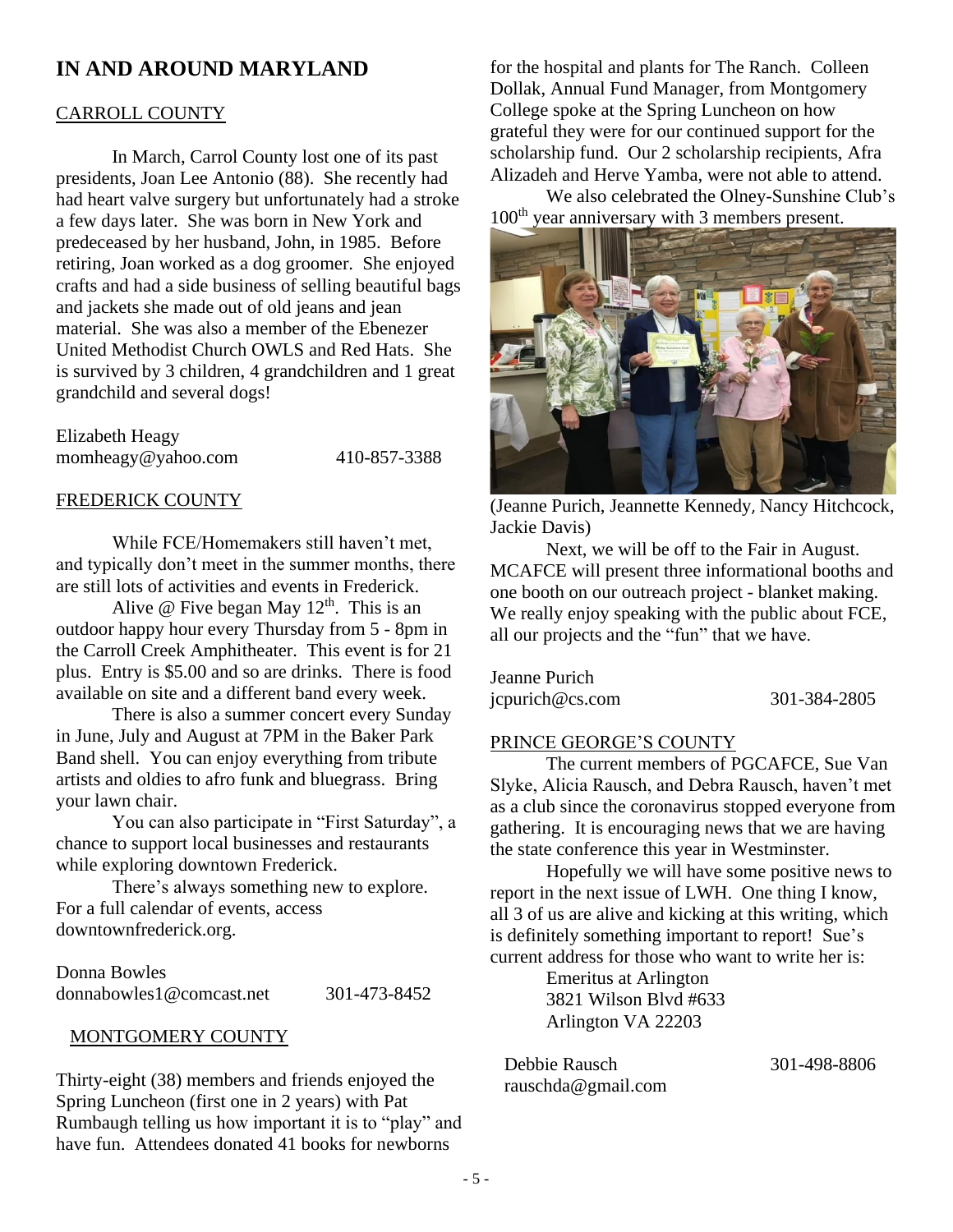# **Rural Women in Action: ACWW's Strategy 2022-2026**



**(Note the new logo)**

#### **Community Transformation and Grassroots Projects**

Our new strategy sees the launch of a new program of development projects, ensuring greater community impact for women most at risk of being left behind.

Grounding our development projects in 40 years of experience, combined with recognized good practice, we will continue to prioritize the issues highlighted by rural women in their communities. In line with experience and global priority, we will focus on Climate-Smart Agriculture, Rural Women's Health, and Education and Community Development for our Core Projects.

Alongside Core Projects which respond to local priorities, we will work with strategic partners to add Capacity Building modules to each project, strengthening impact and building sustainability. We will fund fewer Projects each year, but continue our annual spending at the same level, so there is greater investment in each community.

#### **Sharing of Knowledge and Local Activities**

To strengthen the sharing of knowledge between Member Societies, we are inviting all Societies to appoint ACWW Coordinators; they will receive training and support, and have regular online meetings with each other, their Area President, and the World President. This will mean global representation, and greater communication.

Coordinators will be assisted in organizing local activities, awareness-raising events, and encouraged to implement fund-raising activities and organize local Women Walk the World events.

Area Conferences will continue to benefit from the support processes established in 2020 in light of the Covid-19 pandemic, and this will be strengthened with Capacity Building workshops and training sessions.

#### **Advocacy**

ACWW will continue to use its Consultative Status with the United Nations and its Agencies to amplify the voices of Rural Women, and highlight the issues they raise at the international level. Amongst other policies, we will prioritize the following:

With the FAO, we will advocate for the importance of family farming, women's land rights, indigenous seed protection, food security and food sovereignty.

At UNESCO, we will advocate for equitable access to quality education at all levels for women in all their diversity, the importance of traditional and inherited knowledge, Indigenous languages, and global citizenship.

We will use our access at the Human Rights Council to promote understanding and implementation of CEDAW for women everywhere.

We will raise awareness of critical UN Declarations and Conventions that are specifically relevant to our membership.

#### **Partnership**

ACWW's global network of women's organizations is unique, and important to protect. By focusing our efforts on building capacity within our network, we will strengthen both our Members and our Membership.

For many years we have worked with partner organizations who are aligned in policy and intent; we will continue to build these relationships and work in likeminded coalitions where appropriate to achieve our aims.

We will establish strategic partnerships to help deliver Projects, fund our core work, and advance our advocacy work. Partnerships will be considered at global, national, and local levels.

All partnerships will be built in line with ACWW's established policies and the Statement of Ethics adopted by the Board of Trustees in 2021. Our members will continue to be our priority, as we work to achieve the agenda, they have set for ACWW.

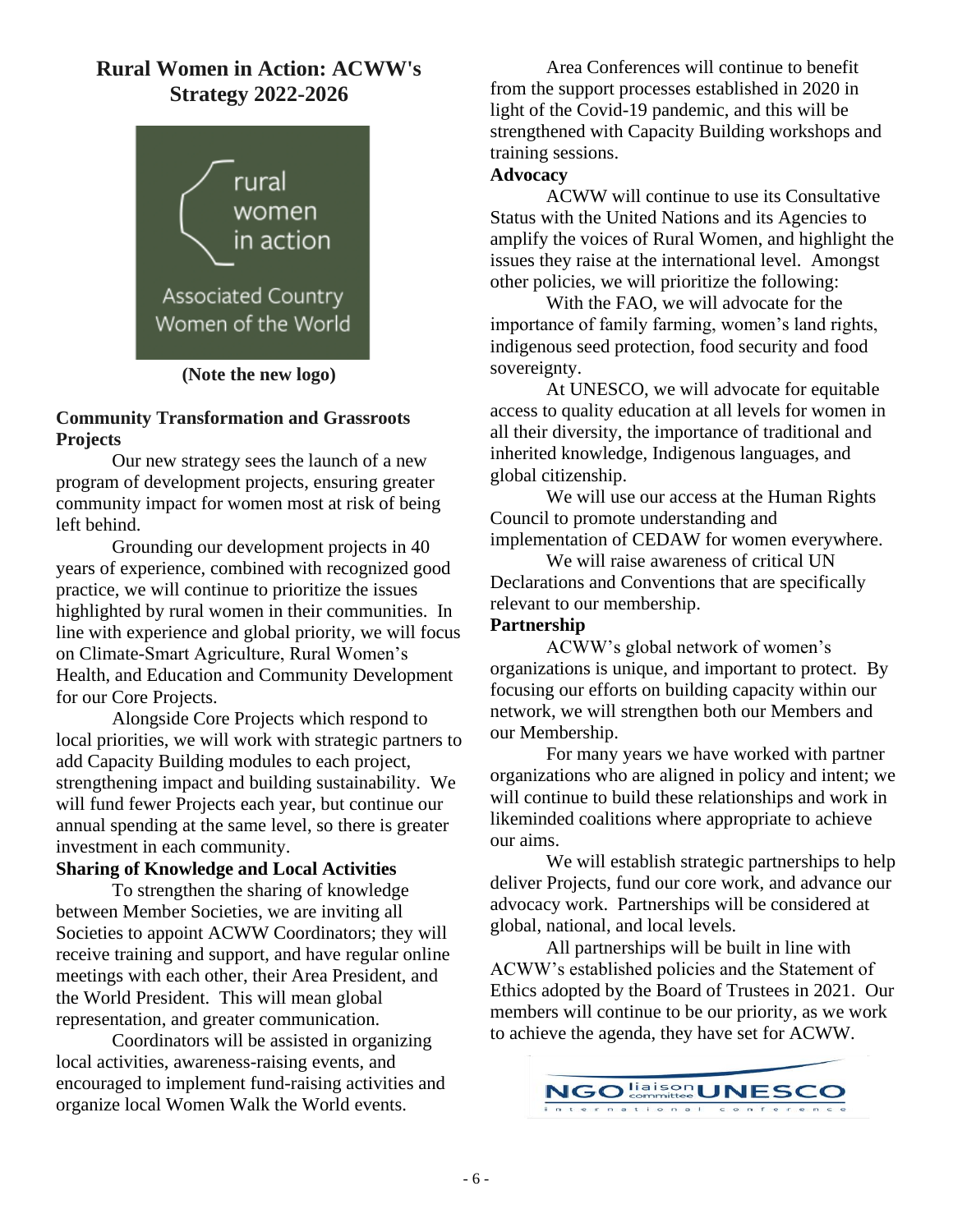#### **Maryland FCE Annual Conference 2019 Monday October 17th - Tuesday, October 18th, 2022 Best Western Hotel, 451 WMC Drive, Westminster, MD, 21158 Phone: 410-857-1900**

Please print or type (complete form for each person attending).

| Name:  | Classification (check all that apply) |
|--------|---------------------------------------|
|        | FCE Member                            |
|        | Past State President                  |
|        | <b>State Officer</b>                  |
|        | County Officer                        |
| Phone: | 1 <sup>st</sup> Time Attendee         |
|        | <b>Solution</b> Guest                 |
|        | E-mail Address (PLEASE)               |

#### **Full Conference Registration (Registration starts at 9:30 AM, meeting starts at 10 AM) Includes**: Educational materials/speakers, **1 night lodging** (10/17), 1 breakfast (10/18, included with room stay), 2 lunches (10/17 & 10/18).

| (check here) POSTMARKED BY:                                       | September 25 | September 26 – October 15 |
|-------------------------------------------------------------------|--------------|---------------------------|
| Single Room                                                       | \$175.00     | \$185.00                  |
| Double Room                                                       | \$120.00     | \$130.00                  |
| Triple Room                                                       | \$105.00     | \$115.00                  |
| <b>Quad Room</b>                                                  | \$95.00      | \$105.00                  |
| Dietary restrictions (list)                                       |              |                           |
| <b>YES</b><br>Handicapped room needed                             | NO.          | (please circle)           |
| <b>Commuter Registration:</b>                                     |              |                           |
| 2-day Commuter Educational materials/speakers,                    |              |                           |
| 2 lunches (10/17 & 10/182),                                       |              |                           |
|                                                                   | \$90.00      | \$100.00                  |
| <b>Monday only</b> 10/17 Educational materials/speakers, 1 lunch, |              |                           |
|                                                                   | \$45.00      | \$55.00                   |
| Tuesday only 10/18 Educational materials/speakers, 1 lunch        |              |                           |
|                                                                   | \$45.00      | \$55.00                   |
|                                                                   |              |                           |

If you are staying at the hotel Sunday, October 16, check here. \_\_\_\_\_\_\_\_\_\_\_\_\_\_\_\_\_ You pay the hotel directly but we will tell them you are coming. Cost \$ 99.00/night plus CC tax.

Make check payable to – **Maryland FCE** (MDAFCE) Mail check and form to: Chris Hager econchris@earthlink.net 301-279-2037 842 Azalea Drive Rockville, MD 20850-2017 **NO REFUNDS OF ANY MONEY.** YOU MUST FIND YOUR OWN REPLACEMENT IF YOU CANNOT ATTEND.